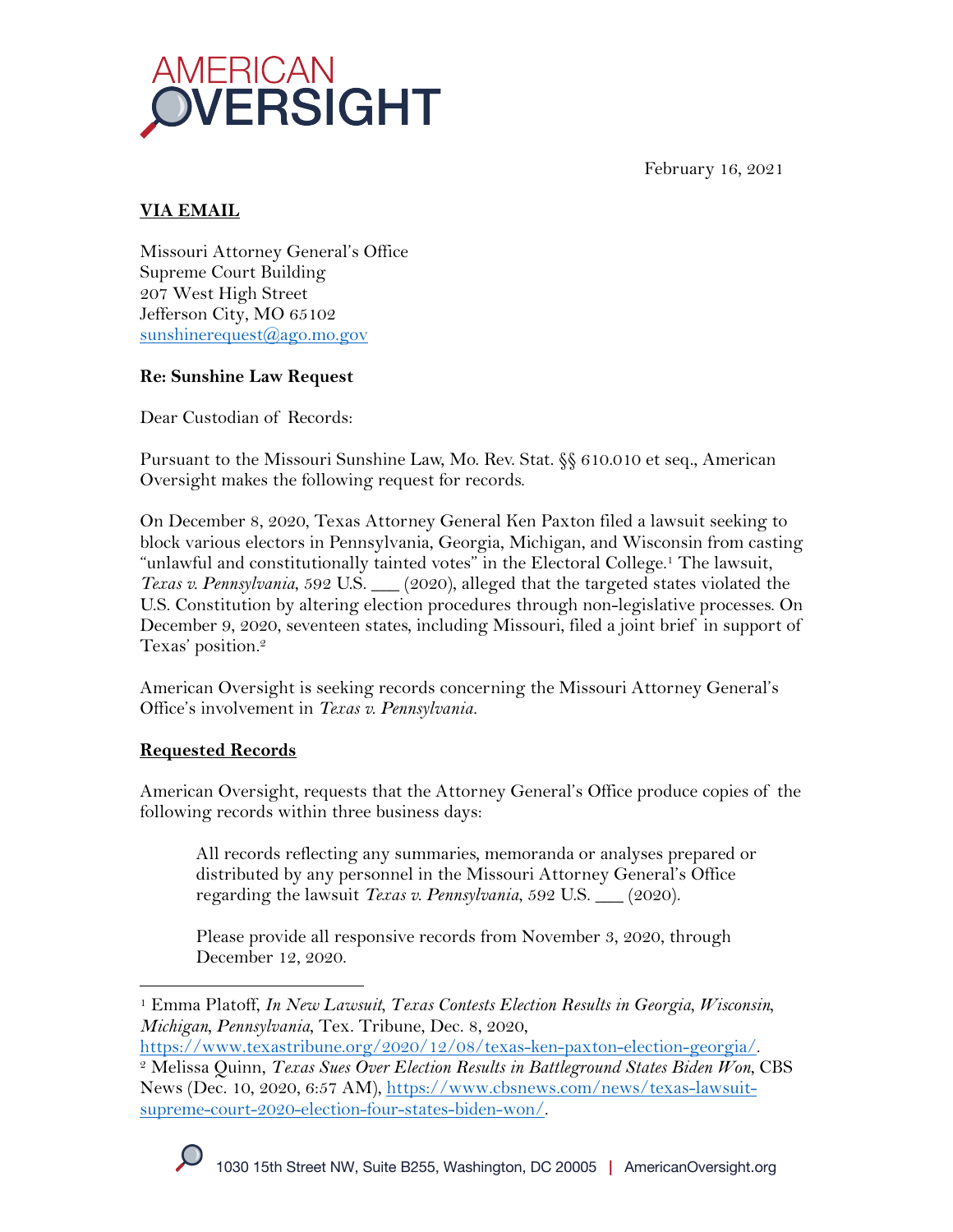#### **Fee Waiver Request**

In accordance with Mo. Rev. Stat.  $\S 610.026(1)(1)$ , American Oversight requests a waiver of fees associated with processing this request for records. Disclosure of the requested records is in the public interest because it will likely contribute to a better understanding of relevant government procedures by the general public in a significant way. Moreover, the request is primarily and fundamentally for non-commercial purposes.

American Oversight requests a waiver of fees because disclosure of the requested information "is likely to contribute significantly to public understanding of the operations or activities of  $\lceil a \rceil$  public governmental body."<sup>3</sup> The public has a significant interest in the Attorney General's Office's efforts to overturn then-President-elect Joe Biden's victories in key swing states. <sup>4</sup> Records with the potential to shed light on this matter would contribute significantly to public understanding of operations of the government, including factors Attorney General Schmitt may have considered before ultimately supporting Texas' position in *Texas v. Pennsylvania*. American Oversight is committed to transparency and makes the responses agencies provide to public records requests publicly available, and the public's understanding of the government's activities would be enhanced through American Oversight's analysis and publication of these records.

This request is primarily and fundamentally for non-commercial purposes.<sup>5</sup> As a  $501(c)(3)$  nonprofit, American Oversight does not have a commercial purpose and the release of the information requested is not in American Oversight's financial interest. American Oversight's mission is to promote transparency in government, to educate the public about government activities, and to ensure the accountability of government officials. American Oversight uses the information gathered, and its analysis of it, to educate the public through reports, press releases, or other media. American Oversight also makes materials it gathers available on its public website and promotes their availability on social media platforms, such as Facebook and Twitter.6

American Oversight has also demonstrated its commitment to the public disclosure of documents and creation of editorial content through regular substantive analyses posted to its website. <sup>7</sup> Examples reflecting this commitment to the public disclosure of documents and the creation of editorial content include the posting of records and

<sup>&</sup>lt;sup>3</sup> Mo. Rev. Stat.  $$610.026(1)(1)$ .

<sup>4</sup> *See e.g.*, Jonathan Shorman, *Before Attack, Kansas and Missouri Attorneys General Backed 'Insane' Election Challenge*, Kan. City Star (Jan. 14, 2021, 5:00 AM), https://www.kansascity.com/news/politics-government/article248484620.html.

 $5$  Mo. Rev. Stat.  $§ 610.026(1)(1)$ .

<sup>6</sup> American Oversight currently has approximately 15,700 page likes on Facebook and 105,600 followers on Twitter. American Oversight, Facebook,

https://www.facebook.com/weareoversight/ (last visited Feb. 10, 2021); American Oversight (@weareoversight), Twitter, https://twitter.com/weareoversight (last visited Feb. 10, 2021).

<sup>7</sup> *See generally News*, American Oversight, https://www.americanoversight.org/blog.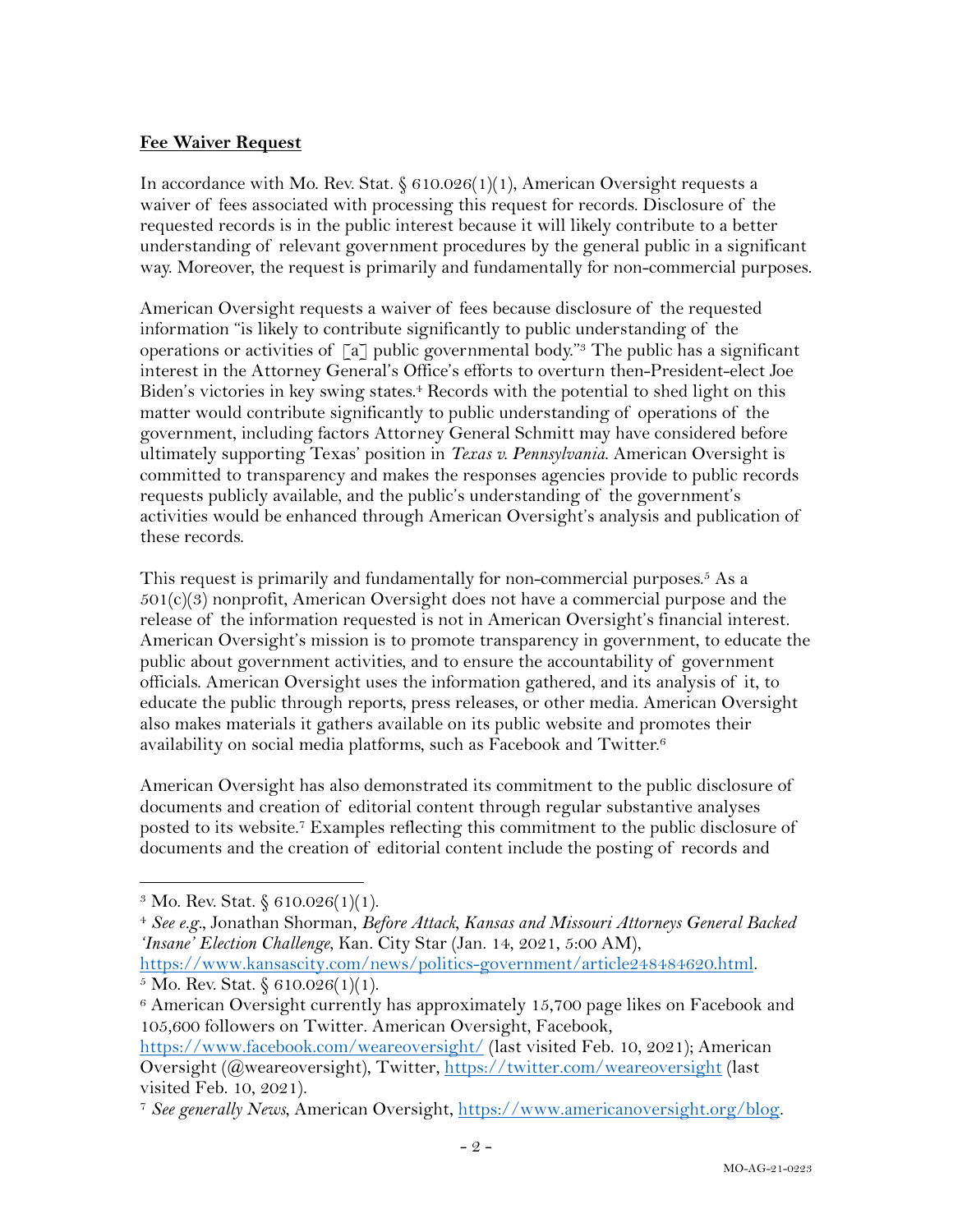analysis related to the organization's investigations into misconduct and corruption in state governments; <sup>8</sup> posting records and analysis of federal and state governments' responses to the Coronavirus pandemic;<sup>9</sup> posting records received as part of American Oversight's "Audit the Wall" project to gather and analyze information related to the Trump administration's proposed construction of a barrier along the U.S.-Mexico border, and analyses of what those records reveal;<sup>10</sup> and the posting of records related to an ethics waiver received by a senior U.S. Department of Justice attorney and an analysis of what those records demonstrated regarding the Department's process for issuing such waivers.<sup>11</sup>

Accordingly, American Oversight qualifies for a fee waiver.

### **Guidance Regarding the Search & Processing of Requested**

In connection with its request for records, American Oversight provides the following guidance regarding the scope of the records sought and the search and processing of records:

<sup>8</sup> *See generally State Investigations*, American Oversight,

https://www.americanoversight.org/states; *see, e.g.*, *State Government Contacts with Voting-Restriction Activists,* American Oversight,

https://www.americanoversight.org/investigation/state-government-contacts-withvoting-restriction-activists; *Georgia's Voting Machines and Election Security*, American Oversight, https://www.americanoversight.org/investigation/georgias-voting-

machines-and-election-security. 9 *See, e.g.*, *The Trump Administration's Response to Coronavirus*, American Oversight, https://www.americanoversight.org/investigation/the-trump-administrations-

response-to-coronavirus; *Tulsa Health Officials Initially Estimated Trump Rally Would Directly Lead to 2 to 9 Deaths*, American Oversight,

https://www.americanoversight.org/tulsa-health-officials-initially-estimated-trumprally-would-directly-lead-to-2-to-9-deaths; *Wisconsin Documents Offer Window into Early Uncertainty over COVID-19*, American Oversight,

https://www.americanoversight.org/wisconsin-documents-offer-window-into-earlyuncertainty-over-covid-19; *In the Documents: Florida Health Department Efforts to Suppress Release of Coronavirus Records*, American Oversight,

https://www.americanoversight.org/in-the-documents-florida-health-departmentefforts-to-suppress-release-of-coronavirus-records. 10 *See generally Audit the Wall*, American Oversight,

https://www.americanoversight.org/investigation/audit-the-wall; *see, e.g.*, *Border Wall Investigation Report: No Plans, No Funding, No Timeline, No Wall*, American Oversight, https://www.americanoversight.org/border-wall-investigation-report-no-plans-nofunding-no-timeline-no-wall. 11 *DOJ Records Relating to Solicitor General Noel Francisco's Recusal*, American Oversight,

https://www.americanoversight.org/document/doj-civil-division-response-noelfrancisco-compliance; *Francisco & the Travel Ban: What We Learned from the DOJ Documents*, American Oversight, https://www.americanoversight.org/francisco-thetravel-ban-what-we-learned-from-the-doj-documents.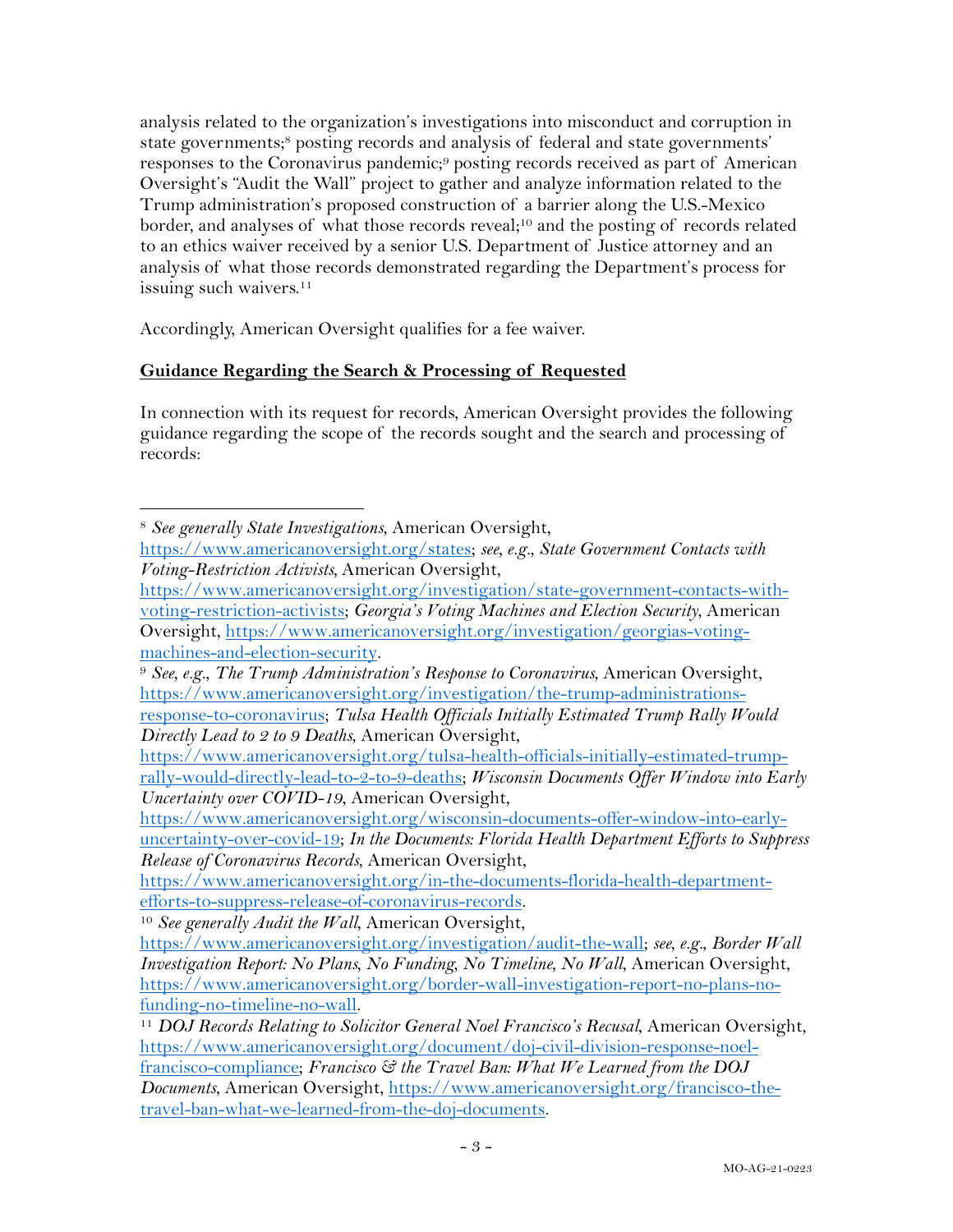- Please search all locations and systems likely to have responsive records, regardless of format, medium, or physical characteristics.
- § In conducting your search, please understand the terms "record," "document," and "information" in their broadest sense, to include any written, typed, recorded, graphic, printed, or audio material of any kind. We seek records of any kind, including electronic records, audiotapes, videotapes, and photographs, as well as letters, emails, facsimiles, telephone messages, voice mail messages, and transcripts, notes, or minutes of any meetings, telephone conversations, or discussions.<sup>12</sup>
- Our request for records includes any attachments to those records or other materials enclosed with those records when they were previously transmitted. To the extent that an email is responsive to our request, our request includes all prior messages sent or received in that email chain, as well as any attachments to the email.
- Please search all relevant records or systems containing records regarding agency business. Do not exclude records regarding agency business contained in files, email accounts, or devices in the personal custody of your officials, such as personal email accounts or text messages.
- In the event some portions of the requested records are properly exempt from disclosure, please disclose any reasonably segregable non-exempt portions of the requested records.13 If a request is denied in whole, please state specifically why it is not reasonable to segregate portions of the record for release.
- § Please take appropriate steps to ensure that records responsive to this request are not deleted by the agency before the completion of processing for this request. If records potentially responsive to this request are likely to be located on systems where they are subject to potential deletion, including on a scheduled basis, please take steps to prevent that deletion, including, as appropriate, by instituting a litigation hold on those records.

### **Conclusion**

If you have any questions regarding how to construe this request for records or believe that further discussions regarding search and processing would facilitate a more efficient production of records of interest to American Oversight, please do not hesitate to contact American Oversight to discuss this request. American Oversight welcomes an opportunity to discuss its request with you before you undertake your search or incur search or duplication costs. By working together at the outset, American Oversight and your agency can decrease the likelihood of costly and time-consuming litigation in the future.

<sup>12</sup> Mo. Rev. Stat. § 610.010(6).

<sup>13</sup> Mo. Rev. Stat. § 610.024(1).